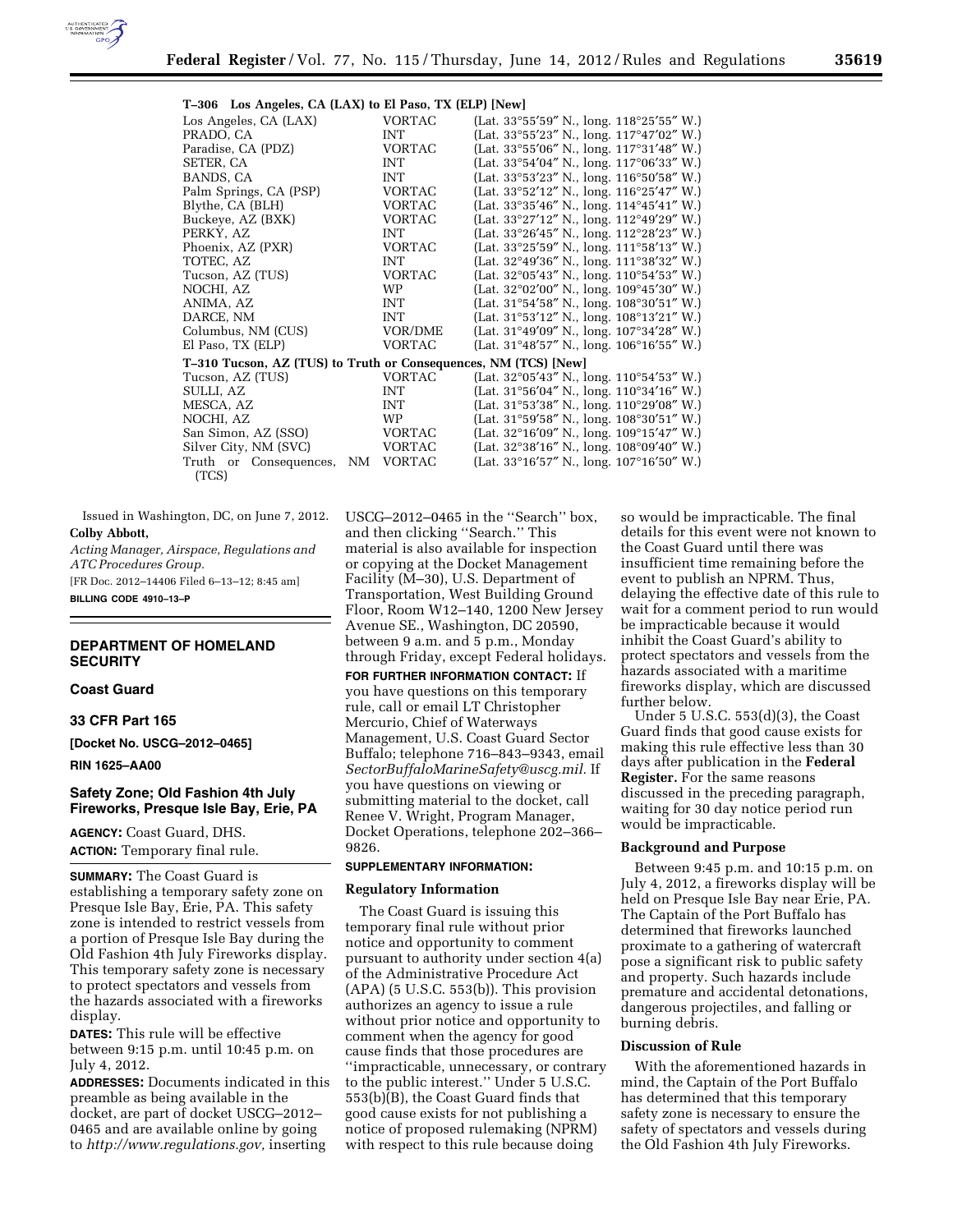This zone will be effective and enforced from 9:15 p.m. until 10:45 p.m. on July 4, 2012. This zone will encompass all waters of Presque Isle Bay, Erie, PA within an 840 foot radius of position 42°08′12″ N and 80°05′59″ W (NAD 83).

Entry into, transiting, or anchoring within the safety zone is prohibited unless authorized by the Captain of the Port Buffalo or his designated on-scene representative. The Captain of the Port or his designated on-scene representative may be contacted via VHF Channel 16.

# **Regulatory Analyses**

We developed this rule after considering numerous statutes and executive orders related to rulemaking. Below we summarize our analyses based on 14 of these statutes or executive orders.

# **Regulatory Planning and Review**

This rule is not a significant regulatory action under section 3(f) of Executive Order 12866, Regulatory Planning and Review, and does not require an assessment of potential costs and benefits under section 6(a)(3) of that Order. The Office of Management and Budget has not reviewed it under that Order. It is not ''significant'' under the regulatory policies and procedures of the Department of Homeland Security (DHS). We conclude that this rule is not a significant regulatory action because we anticipate that it will have minimal impact on the economy, will not interfere with other agencies, will not adversely alter the budget of any grant or loan recipients, and will not raise any novel legal or policy issues. The safety zone created by this rule will be relatively small and enforced for a relatively short time. Also, the safety zone is designed to minimize its impact on navigable waters. Furthermore, the safety zone has been designed to allow vessels to transit around it. Thus, restrictions on vessel movement within that particular area are expected to be minimal. Under certain conditions, moreover, vessels may still transit through the safety zone when permitted by the Captain of the Port.

## **Small Entities**

Under the Regulatory Flexibility Act (5 U.S.C. 601–612), we have considered whether this rule will have a significant economic impact on a substantial number of small entities. The term ''small entities'' comprises small businesses, not-for-profit organizations that are independently owned and operated and are not dominant in their fields, and governmental jurisdictions with populations of less than 50,000.

The Coast Guard certifies under 5 U.S.C. 605(b) that this rule will not have a significant economic impact on a substantial number of small entities.

This temporary final rule may affect the following entities, some of which may be small entities: The owners or operators of vessels intending to transit or anchor in a portion of Presque Isle Bay, Erie, PA between 9:15 p.m. to 10:45 p.m. on July 4, 2012.

This safety zone will not have a significant economic impact on a substantial number of small entities because of the minimal amount of time in which the safety zone will be enforced. This safety zone will only be enforced for 90 minutes in a low commercial vessel traffic area. Vessel traffic can pass safely around the zone. Before the effective period, maritime advisories will be issued, which include a Broadcast Notice to Mariners.

If you think that your business, organization, or governmental jurisdiction qualifies as a small entity and that this rule would have a significant economic impact on it, please submit a comment (see **ADDRESSES**) explaining why you think it qualifies and how and to what degree this rule would economically affect it.

## **Assistance for Small Entities**

Under section 213(a) of the Small Business Regulatory Enforcement Fairness Act of 1996 (Pub. L. 104–121), we offer to assist small entities in understanding this rule so that they can better evaluate its effects on them and participate in the rulemaking process. Small businesses may send comments on the actions of Federal employees who enforce, or otherwise determine compliance with, Federal regulations to the Small Business and Agriculture Regulatory Enforcement Ombudsman and the Regional Small Business Regulatory Fairness Boards. The Ombudsman evaluates these actions annually and rates each agency's responsiveness.

If the rule will affect your small business, organization, or governmental jurisdiction and you have questions concerning its provisions or options for compliance, please contact LT Christopher Mercurio, Chief of Waterways Management, U.S. Coast Guard Sector Buffalo; telephone 716– 843–9343, email *[SectorBuffaloMarineSafety@uscg.mil.](mailto:SectorBuffaloMarineSafety@uscg.mil)*  The Coast Guard will not retaliate

against small entities that question or complain about this rule or any policy or action of the Coast Guard.

## **Collection of Information**

This rule calls for no new collection of information under the Paperwork Reduction Act of 1995 (44 U.S.C. 3501– 3520.).

## **Federalism**

A rule has implications for federalism under Executive Order 13132, Federalism, if it has a substantial direct effect on State or local governments and would either preempt State law or impose a substantial direct cost of compliance on them. We have analyzed this rule under that Order and have determined that it does not have implications for federalism.

## **Unfunded Mandates Reform Act**

The Unfunded Mandates Reform Act of 1995 (2 U.S.C. 1531–1538) requires Federal agencies to assess the effects of their discretionary regulatory actions. In particular, the Act addresses actions that may result in the expenditure by a State, local, or tribal government, in the aggregate, or by the private sector of \$100,000,000 (adjusted for inflation) or more in any one year. Though this rule will not result in such an expenditure, we do discuss the effects of this rule elsewhere in this preamble.

# **Protest Activities**

The Coast Guard respects the First Amendment rights of protesters. Protesters are asked to contact the person listed in the **FOR FURTHER INFORMATION CONTACT** section to coordinate protest activities so that your message can be received without jeopardizing the safety or security of people, places or vessels.

#### **Taking of Private Property**

This rule will not cause a taking of private property or otherwise have taking implications under Executive Order 12630, Governmental Actions and Interference with Constitutionally Protected Property Rights.

## **Civil Justice Reform**

This rule meets applicable standards in sections 3(a) and 3(b)(2) of Executive Order 12988, Civil Justice Reform, to minimize litigation, eliminate ambiguity, and reduce burden.

## **Protection of Children**

We have analyzed this rule under Executive Order 13045, Protection of Children from Environmental Health Risks and Safety Risks. This rule is not an economically significant rule and will not create an environmental risk to health or risk to safety that might disproportionately affect children.